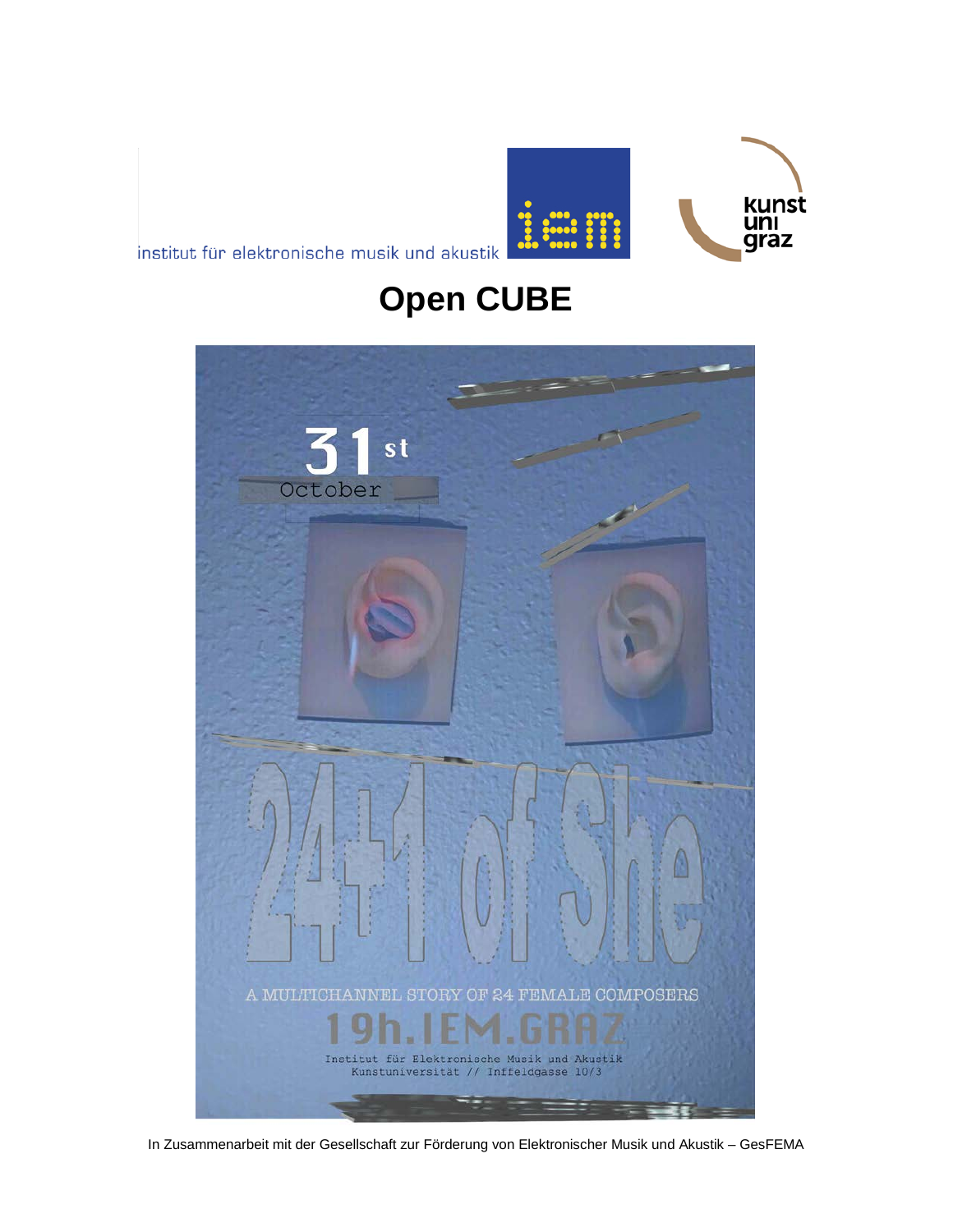## *Paule Perrier*

## *24+1 of She", A MULTICHANNEL STORY OF 24 FEMALE COMPOSERS*

"24+1 of SHE" is a multichannel composition based on the voices of 24 women composers, eminent or underground, throughout the last century.

Fragments of sound are put into a poetical dialog between the chosen female artists, in relation to the compositional approach of the narrator, which interweaves her own story with their artistic path.

Reinforcing the content of the composers statements, the spatialisation is conceived to build an expressive, dense and vivid network.

In gathering pieces of raw material from each of their characters, originating from interviews, recordings, videos, texts, etc. the idea is to build bridges, as well as oppositions and analogies between the different characters and the importance of their role shaping the history of electronic music.

**Constellations of words, array of thoughts, collected soundscapes and entangled stories are highlighting the questions of creative process and identity.**

This multichannel piece was developed site specifically for the IEM CUBE.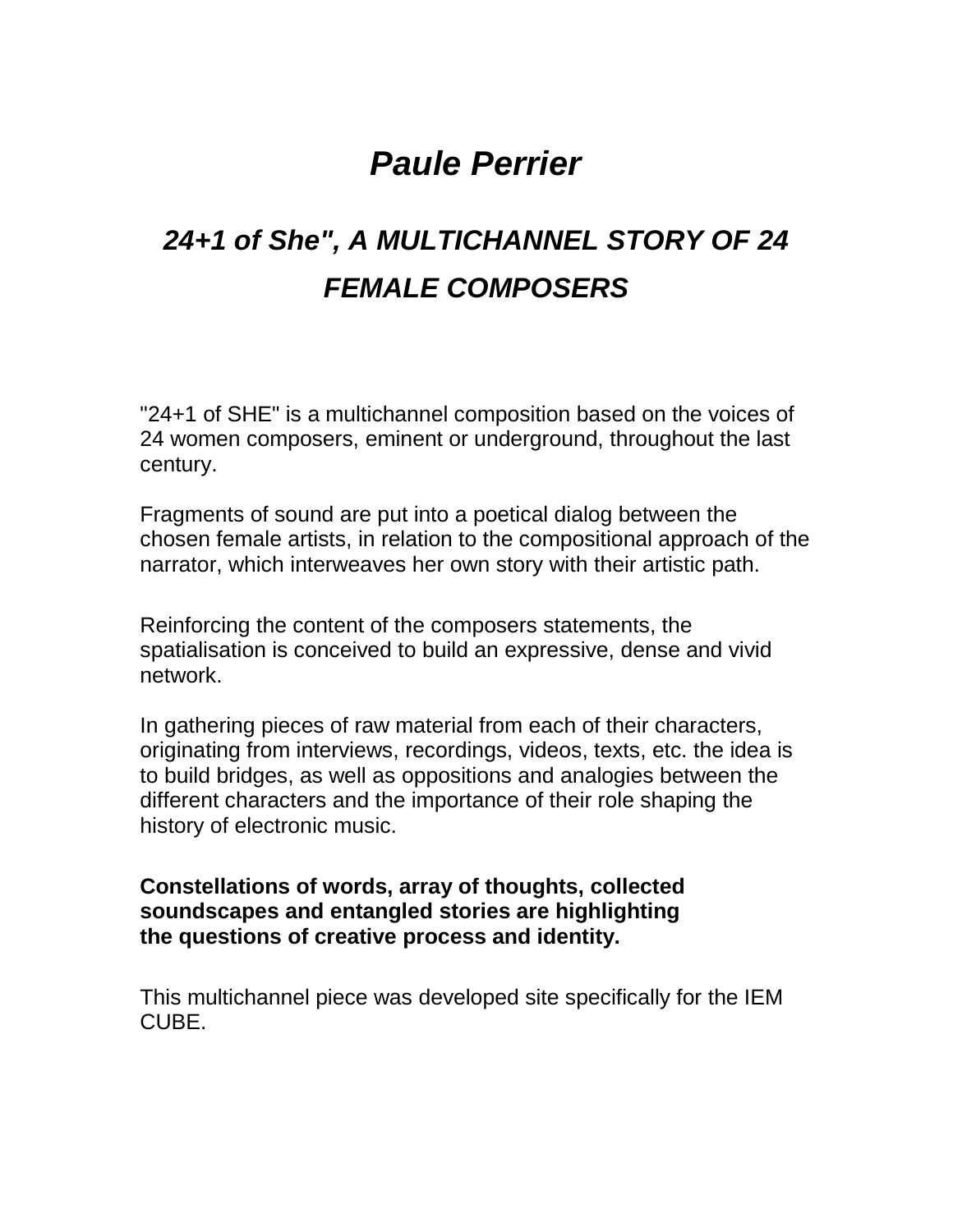Antye Greie Ripatti Annea Lockwood Bebe Barrons Björk Christina Kubisch Daphne Oram Delia Debyshire Delphine Seyrig Eliane Radigue Else Marie Pade Geneses P. Orridge Hildegard Westerkamp Joan La Barbara Laetitia Sonami Laurie Anderson Laurie Spiegel Marguerite Duras Maryanne Amacher Meredith Monk Michele Bokanowski Olga Neuwirth Pauline Oliveros Ruth White Sofia Gubaidulina + Paule Perrier

A warm thanks to the IEM team and Shayan Assadi.